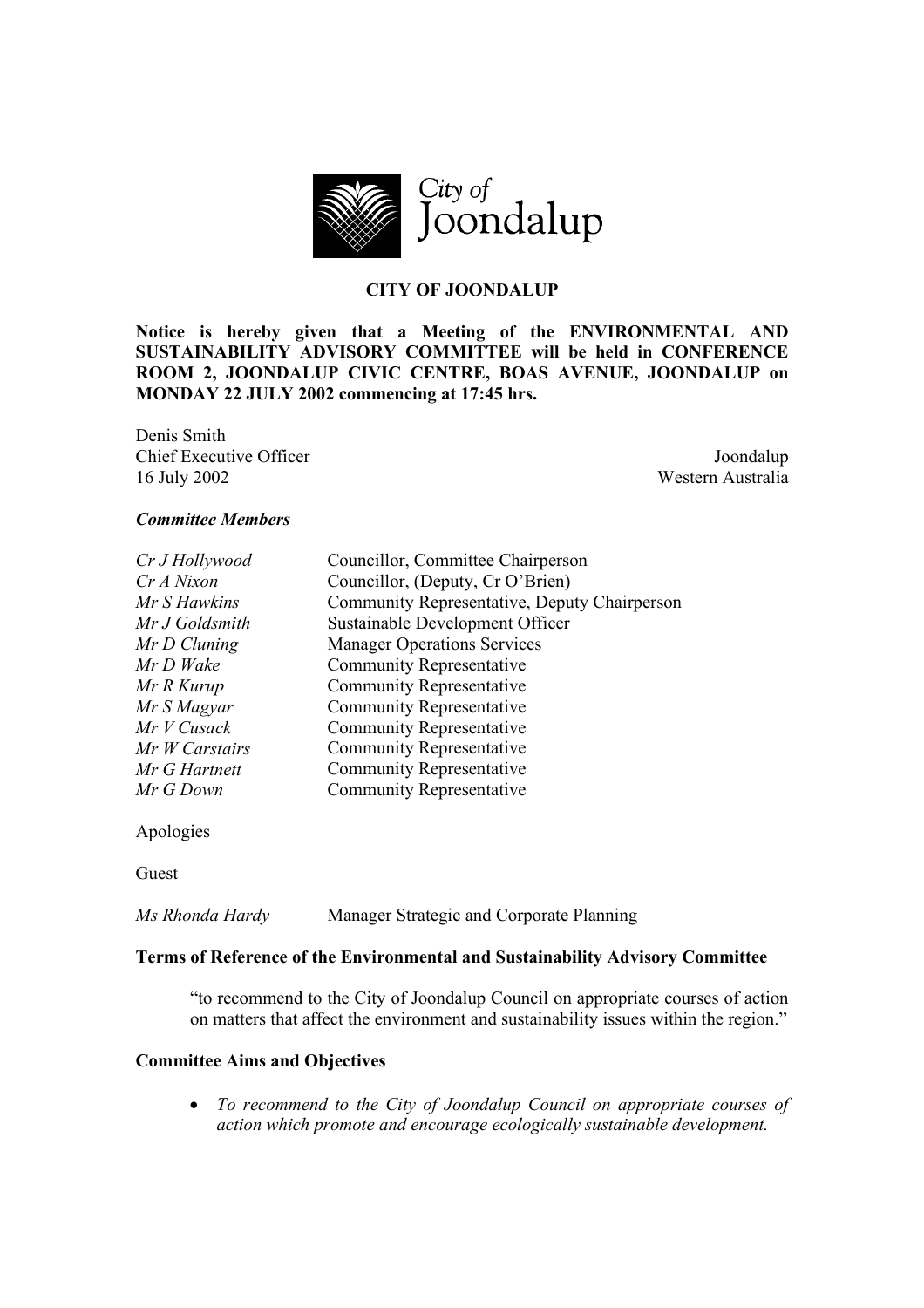- *Develop, implement and monitor a sustainability action plan for the City.*
- *To promote and encourage sustainable development based on the principles of Local Agenda 21 (integrated environmental, social and economic sustainability).*
- *To provide recommendations to the City of Joondalup Council in relation to sustainable development pilot projects, programs and activities which facilitate sustainable development within the City of Joondalup.*
- *To provide a co-ordinated communication link between Council and the City of Joondalup community, groups and organisations, in relation to sustainable development issues.*

Attachment 1 contains the 2002 Committee workplan.

### **AGENDA**

## **1. ATTENDANCES AND APOLOGIES**

### **2. DECLARATIONS OF FINANCIAL INTEREST**

#### **3. CONFIRMATION OF MINUTES**

### **3.1 Minutes of the Environmental and Sustainability Advisory Committee held on 20 June 2002 (previously distributed).**

Committee minutes are available on the City of Joondalup web site. The direct link is;

http://www.joondalup.wa.gov.au/BUcouncilsupport/agenmin/council\_minutes\_co mmittees.asp

#### **RECOMMENDATION**

**That the minutes of the Environmental and Sustainability Advisory Committee meeting held on 20 June 2002 be accepted as a true and accurate record.** 

# **4. BUSINESS OUTSTANDING FROM PREVIOUS MEETINGS**

Committee members to be updated regarding action items and outstanding business arising from the 20 June 2002 Committee meeting.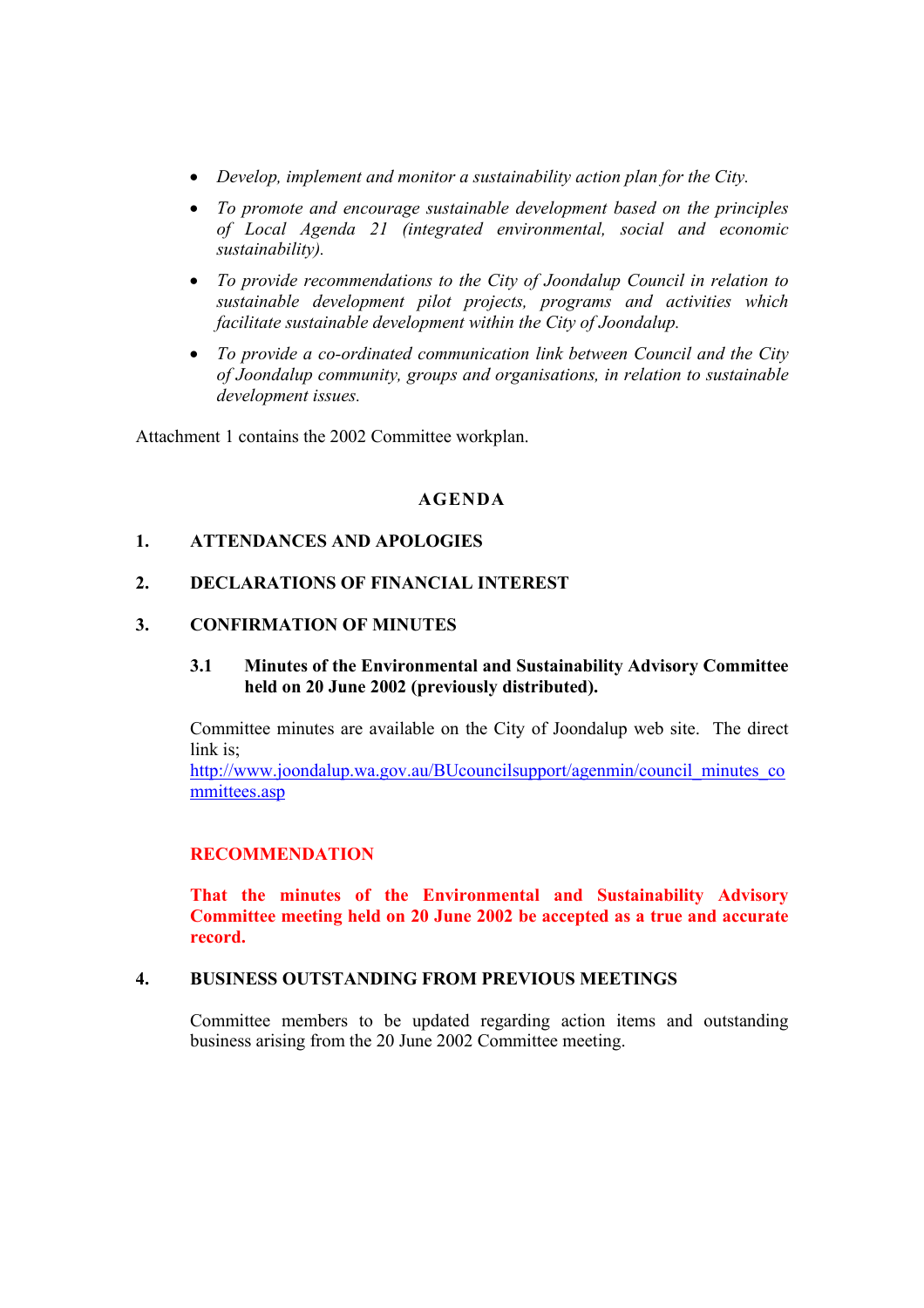#### **5. BUSINESS ITEMS**

#### **5.1 Workplan item 4.1 Pilot Projects, [Cr Hollywood]**

Section 4 of the Committee's workplan is;

"To provide recommendations to the City of Joondalup in relation to sustainable development pilot projects, programmes and activities which facilitate sustainable development within the City of Joondalup.

The Committee workplan action item 4.1 is;

"Develop preliminary listing and database of pilot projects (including sustainability priority areas, and funding/resourcing considerations). Review and update on a regular basis (eg bi-monthly)".

(refer to attachment 1).

This business item is listed for discussion and is scheduled for completion by December 2002. A provisional table is provided below to assist Committee members to develop a database;

| <b>Sustainability Priority Areas</b>    | <b>Pilot</b>    | <b>Funding</b>    |
|-----------------------------------------|-----------------|-------------------|
|                                         | <b>Projects</b> | <b>Resourcing</b> |
| Economic Sustainability                 |                 |                   |
| Urban Form, Design and Planning         |                 |                   |
| Sustainable Transport                   |                 |                   |
| Resource Management; Energy             |                 |                   |
| Resource Management; Water              |                 |                   |
| Resource Management; Waste Management   |                 |                   |
| Social and Community Sustainability     |                 |                   |
| Biodiversity and Ecological Restoration |                 |                   |

## **5.2 Workplan item 2.5, Coordination of Cities for Climate Protection Milestone 3- Development of Greenhouse Gas Emission Reduction Action Plan.**

**[Steve Magyar, Cr Mike O'Brien, Vincent Cusack, David Wake, Geoff Down]** 

The Committee work plan action item 2.5 allocates Mr S Magyar, Cr M O'Brien, Mr V Cusack, Mr D Wake, Mr G Down to assist in the coordination of Cities for Climate Protection Milestone 3- Development of Greenhouse Gas Emission Reduction Action Plan.